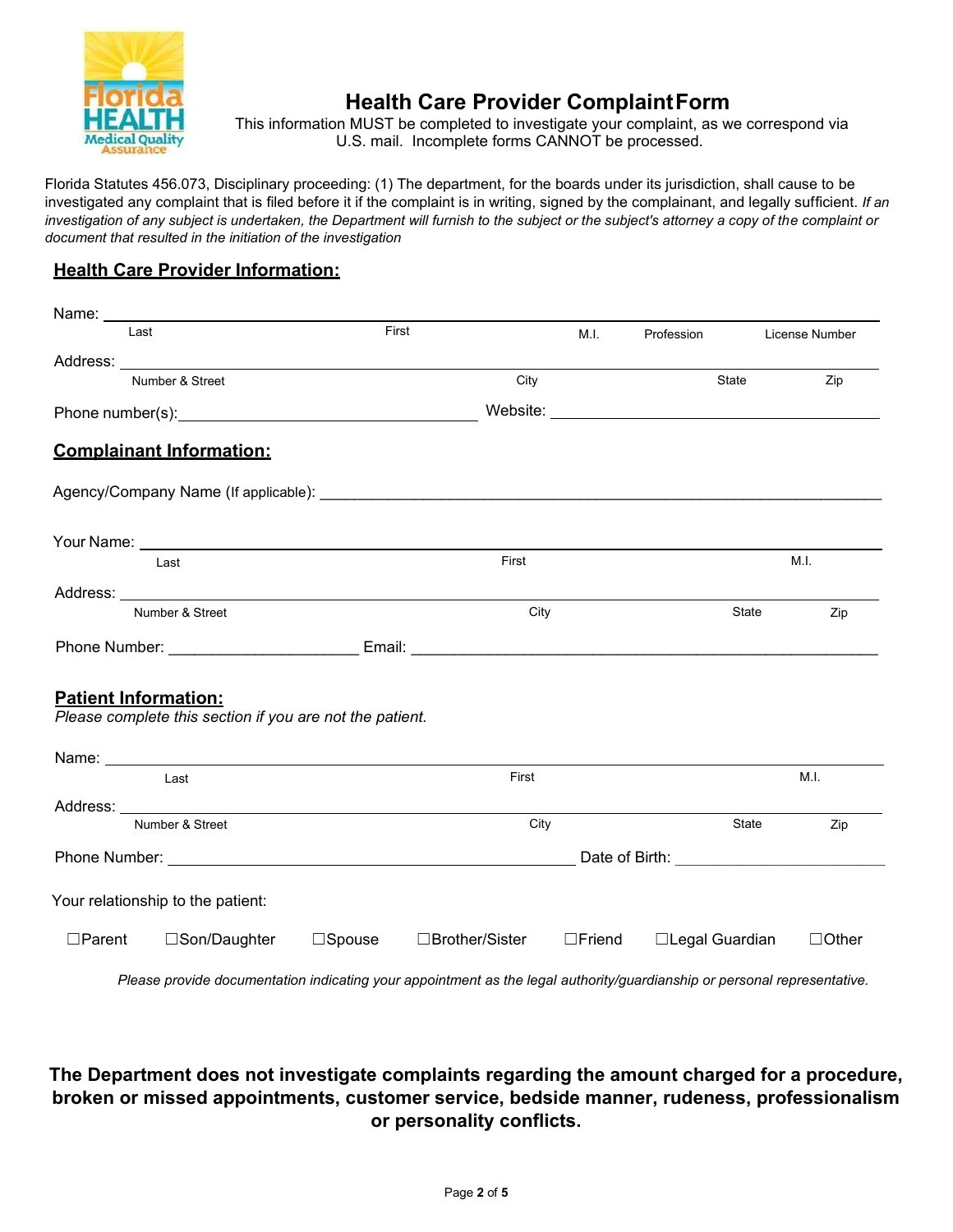If the incident involved criminal conduct, contact local law enforcement. Have you contacted local law enforcement?

| $\Box$ Yes | $\Box$ No                |       |              |  |
|------------|--------------------------|-------|--------------|--|
|            | If Yes, Name of Contact: | Date: | Case Number: |  |

| Agency<br>Name: | ,,,,,, |
|-----------------|--------|
|                 | .      |
|                 |        |

### **Provide a complete description of the complaint/report. Include facts, details, dates, locations, etc. (who, what, when and where) Attach additional sheets if necessary.**

#### **Please make and attach copies of medical records, correspondence, contracts and any other documents that will help support your complaint. Failure to attach records will delay the investigation.**

Date of Incident:

# **The complaint form must be signed and returned to the Department.**

Signature: Date:

(Required to file complaint)

**You may scan and return the form via email to:**

[mqa.consumerservices@flhealth.gov](mailto:mqa.consumerservices@flhealth.gov)

#### **You may mail the form to: You may fax the form to:**

Consumer Services Unit 4052 Bald Cypress Way, Bin C-75 Tallahassee, FL 32399-3275

850-488-0796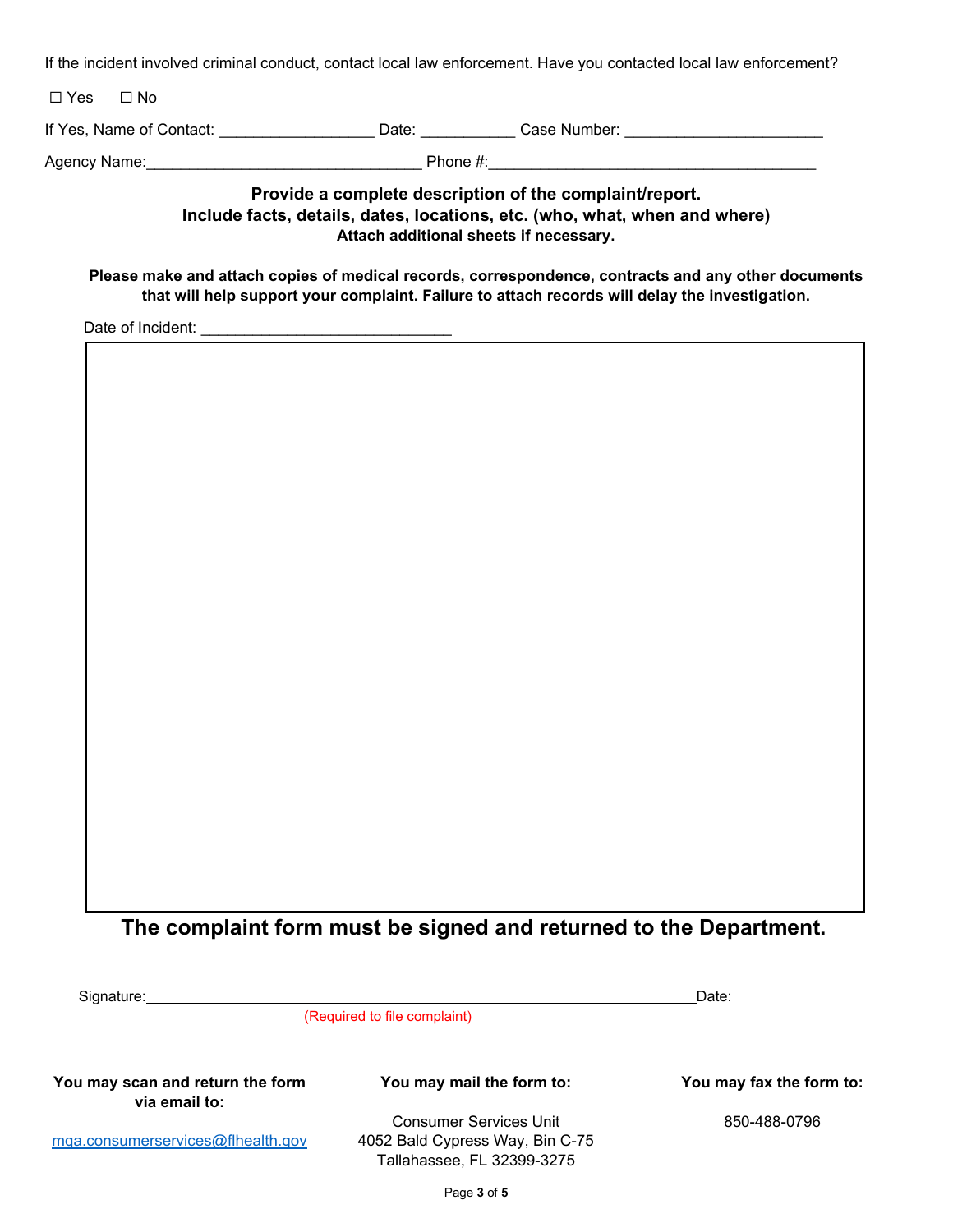

# **AUTHORIZATION FOR RELEASE OF PATIENT INFORMATION**

To: Any and All Treating Health Care Practitioners or Facilities: This authorization meets the requirements of the Health Insurance Portability and Accountability Act of 1996 (HIPAA Privacy Law) found at 45 CFR, Part 164.

This document authorizes any and all licensed health care practitioners, including but not limited to: physicians, nurses, therapists, social workers, counselors, dentists, chiropractors, podiatrists, optometrists, hospitals, clinics, laboratories, medical attendants and other persons who have participated in providing any health care or service to me, to discuss any communication, whether confidential or privileged, and to provide full and complete patient reports and records justifying the course of treatment including but not limited to: patient histories, x-rays, examination and test results, HIV, mental health, drug abuse treatment, psychiatric and psychological records, reports or information prepared by other persons that may be in your possession and all financial records, to the Department of Health (or any official representative of the Department) pursuant to Section 456.057, Florida Statutes. This document provides full authorization to the Department of Health (or any official representative of the Department) to use any of the aforementioned reports and information for reproduction, investigation or other use for licensure or disciplinary actions and civil, criminal or administrative proceedings, as needed by the Department and may be subject to re-disclosure by the recipient and may no longer be protected by the federal privacy laws and regulation.

By signing below, the patient understands, acknowledges and authorizes the Department to release their identity and medical records to law enforcement and other regulatory agencies in appropriate circumstances at the Department's discretion.

#### **A photocopy of this document is as sufficient as the original.**

I understand that this authorization may be revoked upon my written request except to the extent that action has already been taken on this authorization.

|                                                                                   |  |  | Date: ____________________ |  |  |
|-----------------------------------------------------------------------------------|--|--|----------------------------|--|--|
| Name of Authorized Person Other than Patient (Print): __________________________  |  |  |                            |  |  |
| Signature of Authorized Person Other than Patient: _____________________________  |  |  |                            |  |  |
|                                                                                   |  |  |                            |  |  |
| Witness Name (Print):__________________________Witness Signature: _______________ |  |  |                            |  |  |
|                                                                                   |  |  |                            |  |  |

DOH USE ONLY Reference Number

 $\frac{1}{2}$